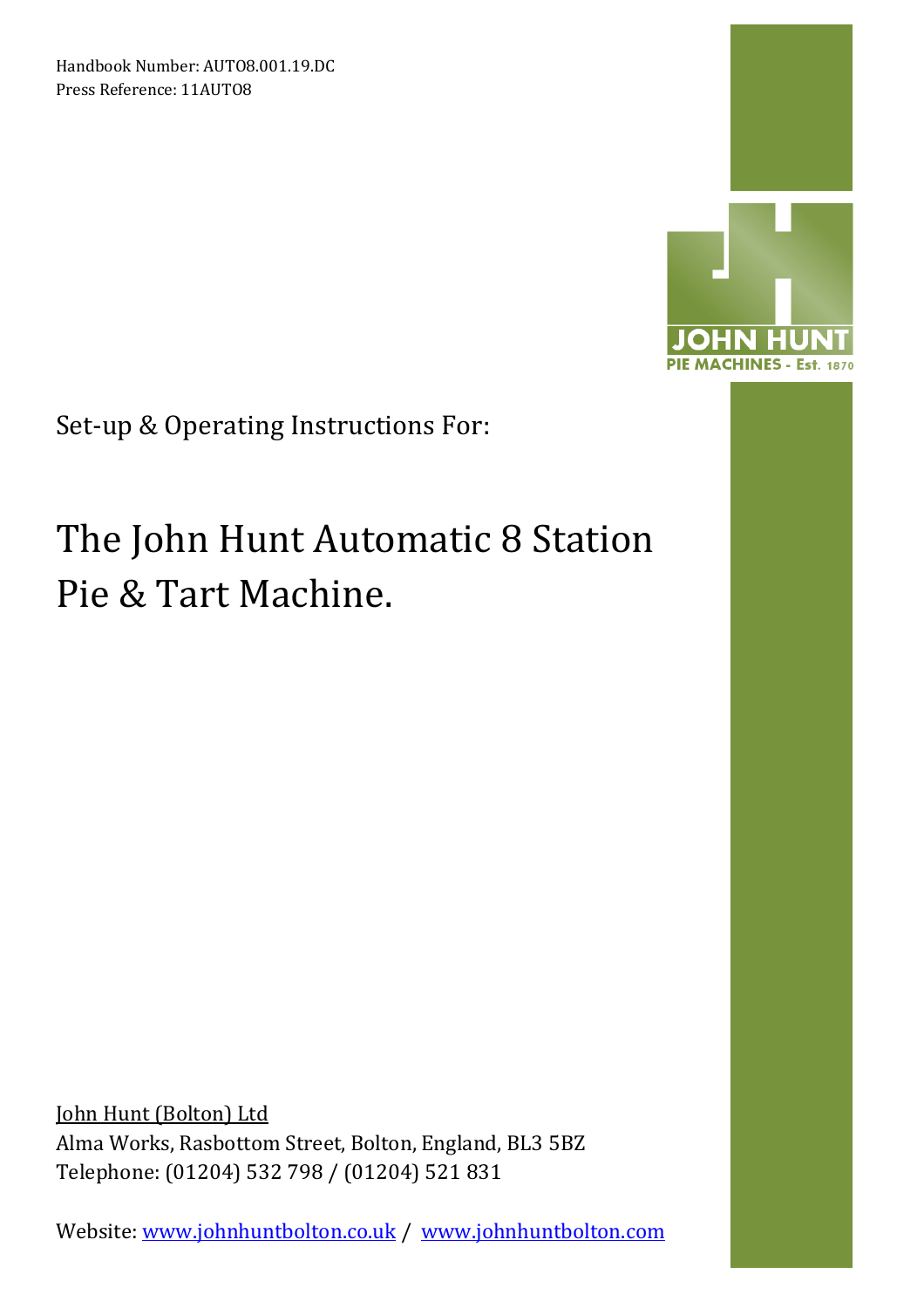#### HANDBOOK FOR AUTOMATIC 8 STATION PIE & TARTS MACHINES

FILE NAME: AUTO82019.DOC

## **CONTENTS**

| TITLE:                   |                                              | PAGE: |
|--------------------------|----------------------------------------------|-------|
| <b>INSTALLATION</b>      |                                              | 3     |
|                          | <b>GENERAL</b>                               |       |
|                          | <b>HANDLING</b>                              |       |
|                          | COMMISSIONING                                |       |
|                          | <b>INITIAL SET-UP</b>                        |       |
| <b>CURING TINS</b>       |                                              | 5     |
| <b>REGULATING HEAT</b>   |                                              | 6     |
|                          | DIGITAL THERMOSTAT                           |       |
|                          | <b>SIMMERSTAT</b>                            |       |
|                          | DIRECT SUPPLY TO ELEMENT (NO REGULATION)     |       |
| <b>AIR RELEASE</b>       |                                              | 8     |
|                          | WIZ-AIR SYSTEM                               |       |
|                          | AIR COMPRESSION FITTINGS                     |       |
|                          | <b>BASE AIR EJECTION</b>                     |       |
| <b>GENERAL OPERATION</b> |                                              | 10    |
|                          | 3 PIECE DIE SET SYSTEM (FOR LIDDED PRODUCTS) |       |
|                          | ROTARY DIE SET SYSTEM (FOR OPEN PRODUCTS)    |       |
|                          | NO SCRAP SYSTEM                              |       |
|                          | PRESSING ISSUES                              |       |
| <b>MAINTENANCE</b>       |                                              | 13    |
|                          | <b>CLEANING OF MACHINERY</b>                 |       |
|                          | <b>CLEANING OF DIE EQUIPMENT</b>             |       |
|                          | <b>OILING &amp; LUBRICATING</b>              |       |
|                          | <b>HEALTH &amp; SAFETY</b>                   |       |
| TROUBLESHOOTING          |                                              | 15    |
| <b>SPARE PARTS</b>       |                                              | 16    |
|                          |                                              |       |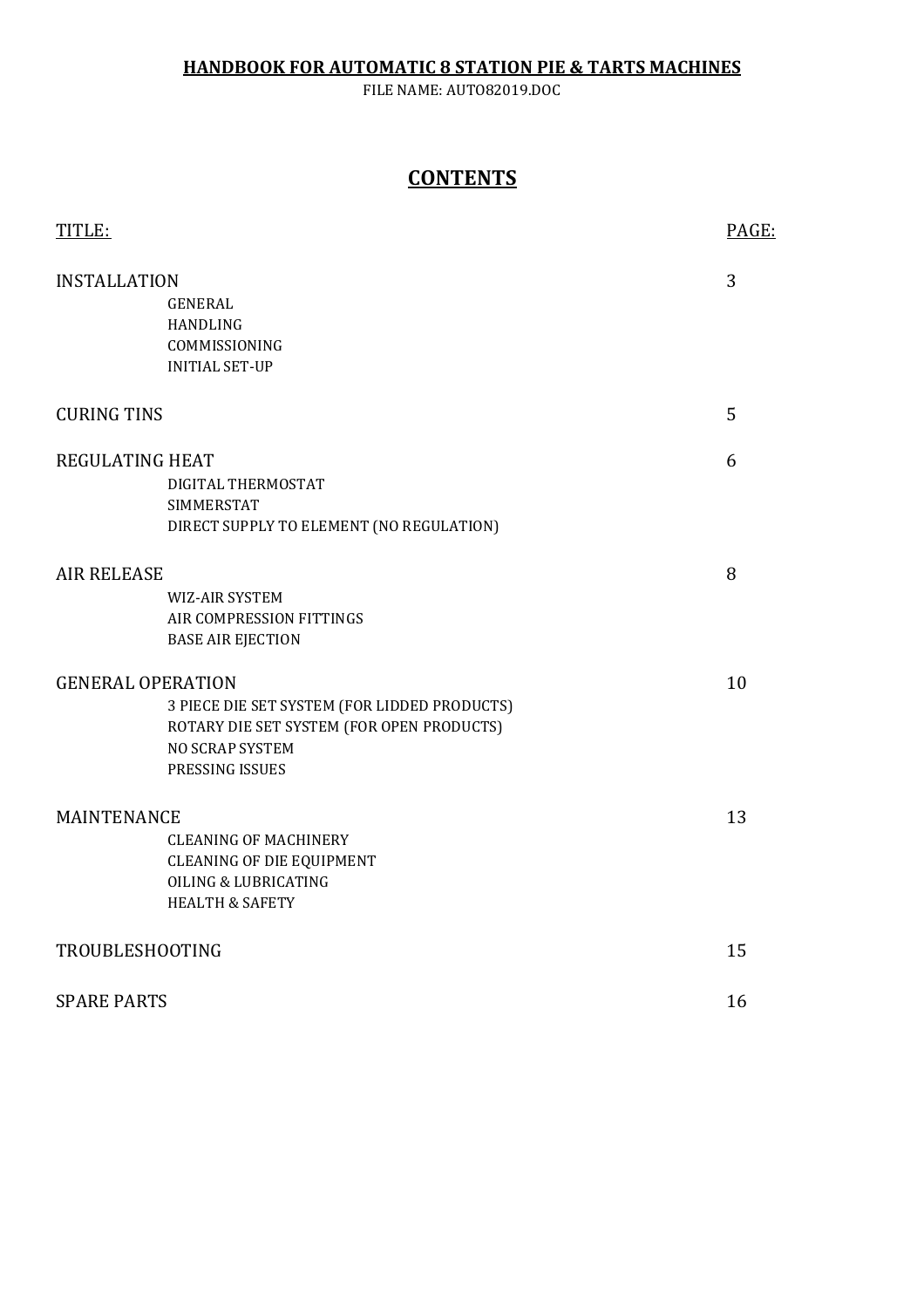# INTRODUCTION

THE HUNT 8 STATION AUTOMATIC PIE AND TART MACHINE REPRESENTS ALL THAT IS BEST IN MODERN INNOVATIVE DESIGN, AND SETS NEW STANDARDS OF PERFORMANCE AND RELIABILITY. EXTENSIVE USE OF STAINLESS STEEL DURING CONSTRUCTION ENCOURAGES STAFF TO MAINTAIN THE HIGHEST LEVELS OF HYGIENE.



HUNTS TRADITIONAL BUILD QUALITY IS LEGENDARY. ONLY THE BEST ELECTRICAL AND MECHANICAL COMPONENTS OF PROVEN DESIGN AND PERFORMANCE ARE FITTED.

## PERFORMANCE

OUR MACHINE HAS 8 STATIONS AS OPPOSED TO ITS COMPETITORS 6. OF THESE – 5 STATIONS ARE PERMENANTLY OUTSIDE THE GUARD. COMPETITORS MACHINES HAVE 3 OR LESS. THIS MEANS THAT THE OPERATOR HAS 65% MORE TIME TO LOAD AND OFF-LOAD THE TABLE WITHOUT REDUCING THE OVERALL POTENTIAL PRODUCTION RATE OF 1800 – 2400 PIECES PER HOUR. IN OPERATIONAL TERMS, GENERALLY SPEAKING, 1 OPERATOR ONLY IS REQUIRED FOR THE EFFICIENT OPERATION OF OUR MACHINE. OPEN PIES, TARTS, FLANS, QUICHES, SHORTBREADS ARE FORMED AT ONE OPERATION. A SEPARATE LIDDING ATTACHMENT IS PROVIDED FOR PIES WITH PASTRY LIDS.

THE DIE EQUIPMENT IS ELECTRONICALLY HEATED AND THERMOSTATICALLY CONTROLLED TO ENSURE THE OPTIMUM WORKING TEMPERATURE. THE DIES ARE OF ROBUST CONSTRUCTION AND ARE QUICKY AND EASY TO CHANGE AND MAINTAIN. WE HAVE THE DESIGN FACILITIES TO PRODUCE UNIQUE AND STRIKING ALTERNATIVES TO MORE STANDARD DESIGNS. THE STAINLESS STEEL STAND INCORORATES A USEFUL STORAGE AREA FOR DIE EQUIPMENT. IT IS MUNTED ON CASTORS (2 LOCKING) ENABLING STAFF TO CLEAN THE AREA AROUND AND UNDERNEATH THE MACHINE.

## CRYPTO OMATIC CONVERSION

A SIMPLE CHANGE TO THE BASIC MACHINE ENABLES EXISTING CRYPTO OMATIC DIE EQUIPMENT TO BE EASILY FITTED TO THE HUNT 8 STATION MACHINE – WITHOUT MODIFICATION.

\* JOHN HUNTS POLICY IS ONE OF CONTINUOUS DEVELOPMENT AND THE RIGHT IS RESERVED TO CHANGE SPECIFICATIONS AT ANY TIME WITHOUT PRIOR NOTICE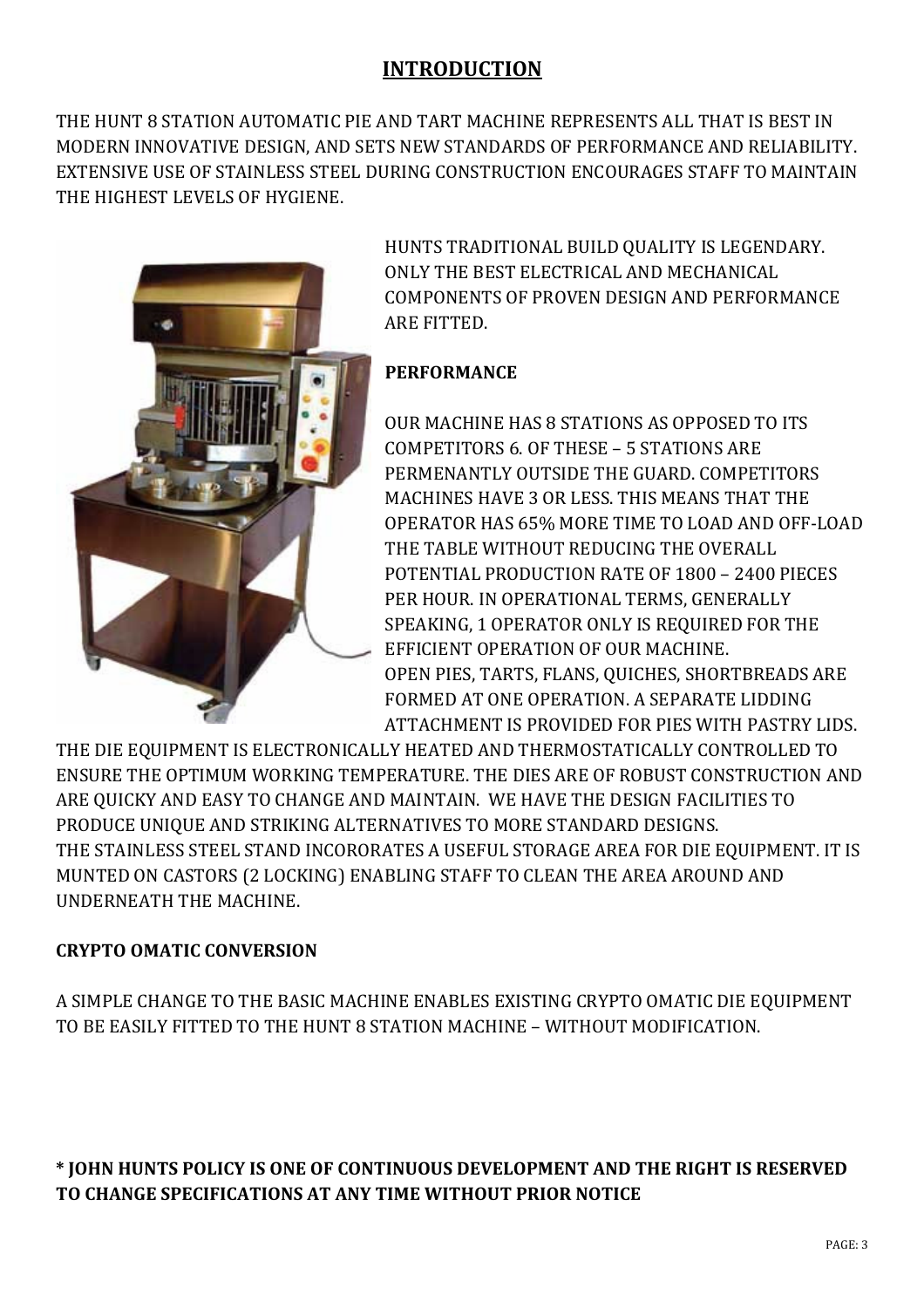## SUPPLY REQUIREMENTS

#### ELECTRICAL

VOLTAGE : 400/440V – 3PH . EARTH & NEUTRAL AMPS : 13A KW : 3KW

#### COMPRESSED AIR CONNECTION

10MM (3/8") INTERNAL BORE BRAIDED FLEXIBLE PVC AIRLINE PIPE (USING FITTING SUPPLIED IN SPARES KIT)

#### COMPRESSED AIR SUPPLY

COMPRESSED AIR FLOW RATE: 10M3/H OR 6 CFM (MINIMUM) COMPRESSED AIR PRESSURE: 29 PSI OR 2 BAR (MINIMUM)

#### DIMENSIONS & WEIGHT

HEIGHT : 1725MM WIDTH : 900MM DEPTH : 850MM

WEIGHT : 560KGS

## HANDLING

WE RECOMMEND THAT THE MACHINE IS HANDLED WITH A PALLET TRUCK OR TROLLEY UNTIL UNPACKED AT WHICH POINT IT CAN BE MANOUVERED UTILISING THE BRAKED CASTORS. WHEREVER POSSIBLE AVOID MANUAL HANDLING. PLEASE ENSURE ENOUGH PEOPLE RELEVANT TO THE MACHINE WEIGHT, AND IN LINE WITH YOUR HEALTH & SAFTEY POLICIES ARE INVOLVED IN MOVING THE MACHINE WHERE NO ALTERNATIVE IS AVAILABLE. **COMMISSIONING** 

DIE SET COMPONENTS MAY BE GREASED BEFORE DISPATCH TO PREVENT RUSTING. IT IS RECOMMENDED THAT ANY EXCESS IS WIPED CLEAN.

MACHINES ARE GREASED AND OILED PRIOR TO DISPATCH. IN MOST CASES THIS WILL NOT CAUSE ANY ISSUES, HOWEVER UPON OCCASION EXCESS OIL MAY RUN DOWN THE MAIN DOWNSHAFT AND ON TO THE DISC. THIS IS NOT A LEAK AND NO CAUSE FOR CONCERN, SIMPLY WIPE AWAY ANY EXCESS AND AFTER A SHORT TIME THIS WILL STOP.

# PLEASE NOTE : BEFORE OPERATING THE MACHINE. THE MACHINE SHOULD BE IN POSITION WITH ALL PACKAGING REMOVED AND BOTH CASTOR BRAKES APPLIED.

WITH THE MACHINE SITED AND SECURED, EXCESS GREASE AND OIL WIPED CLEAN; PLEASE PROGRESS TO INITIAL SET-UP GUIDELINES.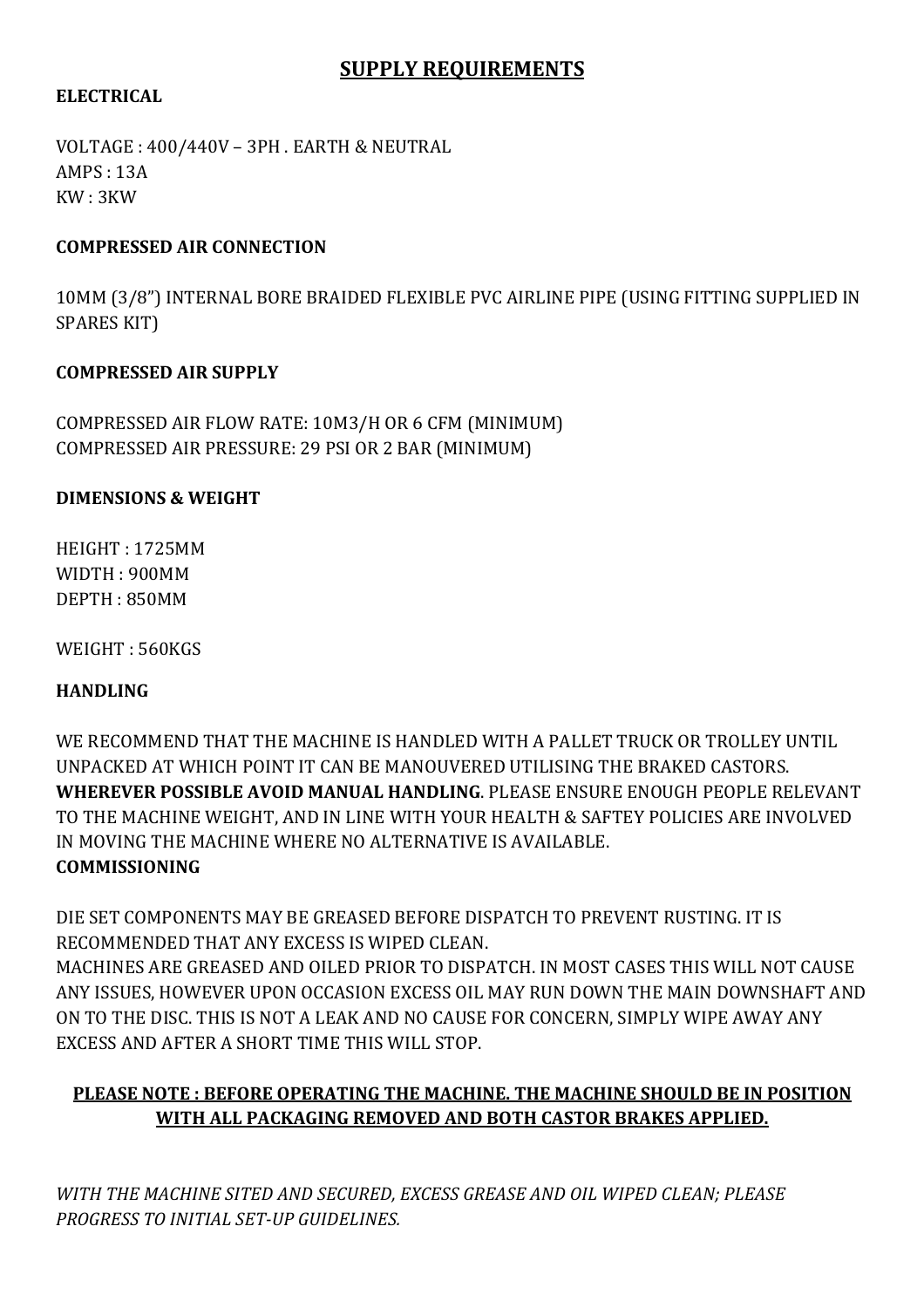#### INITIAL SET-UP

CHECK THE SUPPLY. THE MACHINE 415V THREE PHASE, NEUTRAL AND EARTH, 50Hz. CONNECT TO THE SUPPLY. TURN MAIN SWITCH TO "ON". CHECK THAT THE FLAP SWITCH IS ILLUMINATED. PRESS START BUTTON ON THE CONTROL PANEL AT THE FRONT OF THE MACHINE.

CHECK THAT ALL SAFETY GUARDS ARE IN POSITION. THE MACHINE WILL NOT OPERATE UNLESS THE SEGMENTED TABLE GUARD IS IN POSITION. THERE IS A SENSOR BEHIND THE FIXED PART OF THE HINGED GUARD.

## CHECK THE ROTATION IS CLOCKWISE. (VERY IMPORTANT)

REMOVE THE TOP STAINLESS STEEL LID. FILL THE OIL RESEVOIR TO WITHIN 10MM OF THE TOP OF THE WELL. (SEE OPERATIONS INSTRUCTION PAGE).

GREASE POINTS 1-5.

REPLACE LID AND SECURE.

CONNECT AIR SUPPLY TO THE MACHINE. (WHERE APPLICABLE)

ATTACH DIE TO THE HEAD OF THE MACHINE AND SECURE. CONNECT TEMPERATURE PROBE (PART 316), HEATER CONNECTOR AND AIR SUPPLY TO THE DIE. PLACE 8 BASES ON THE ROTARY TABLE AND FIT THE SAFETY TABLE (MACHINE WILL NOT OPERATE WHEN THIS IS NOT IN POSITION).

SWITCH MACHINE THERMOSTAT ON AND SET IT ABOUT 60C. LIGHT GOES OFF WHEN CORRECT TEMPERATURE IS REACHED. ADJUST TEMPERATURE AS REQUIRED.

CLOSE HINGED GUARD. CHECK FLAP SWITH LIGHT IS ILLUMINATED. PRESS START BUTTON. MACHINE OPERATES.

OPENING THE GUARD OR PRESSING AGAINST THE GUARD STOPS THE MACHINE IMMEDIATELY. ADJUST THE HINGED GUARD FLAPS ON EITHER SIDE OF THE HINGED GUARD TO GIVE MINIMUM CLEARANCE. (DEPENDING ON MODEL)

## JAM RELEASE

THIS IS USED WHEN A "JAM" IS EXPERIENCED. THIS COULD BE CAUSED WHEN NON-MATCHING DIES AND BASES ARE USED. THE MACHINE WILL NOT MOVE. GO TO THE REAR OF THE MACHINE. OPEN THE ALUMINIUM HINGED COVER PLATE. JAM RELEASE WHEEL CAN BE SEEN. TURN THIS WHEEL IN THE DIRECTION OF THE ARROW. WHEN OBSTRUCTION HAS BEEN REMOVED REPEAT THE NORMAL STARTING PROCEDURE. (SEE INSTRUCTIONS ON USE OF ELECTRIC PANEL)

IN THE CASE OF A SEVERE JAM IT IS JUST POSSIBLE THAT THE WHOLE OF MAIN CASTING MAY MOVE, RESULTING IN PASTRY THAT IS THICK ON ONE SIDE OF THE PRODUCT AND THIN ON THE